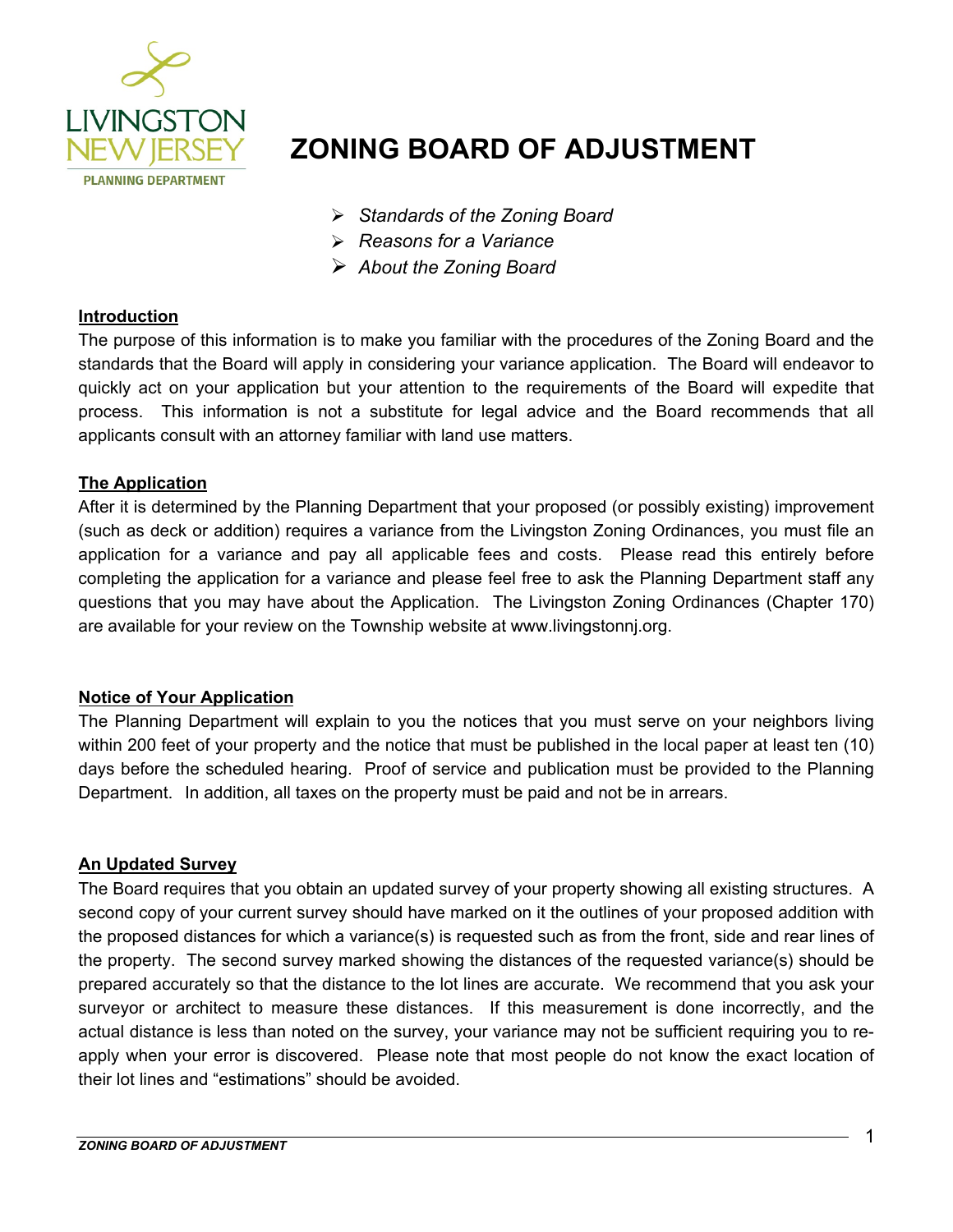## **The Standards that the Zoning Board Uses**

The Board is required to use the New Jersey Municipal Land Use Law's standard to determine if you are entitled to variance. While there are a few alternative standards available, the most usual is under New Jersey Statutes Annotated Title 49:55D-70(c)(1) and is referred to as the "C-1" variance. This statute says that a variance may be granted if the applicant demonstrates that because of the circumstances of the real property in question an undue or exceptional hardship would be imposed upon the applicant unless a variance is granted. This means that any of the various dimensional and topographical conditions of your property must be the basis for a "C-1" variance. However, no variance may be granted unless the variance will not impair the public good (your neighbors' rights) and will not violate the intent and purpose of the zoning ordinance. The Board must balance all the factors and rights of various parties in making its decision.

#### **Non-Standard Lots**

When the Zoning Ordinance was adopted, the various front, side and rear yard set backs were enacted based a standard lot of certain dimensions that varies in the four principal residential zones. A summary of the standard lots in the four residential zones and their basic zoning standards (Zoning Table) can be obtained from the Planning or Zoning Departments or on the website at www.livingstonnj.org. The initial analysis that the Board uses to determine whether you are entitled to a variance is whether your lot deviates from a "standard" lot in its residential zone and whether that deviation is related to your requested variance.

For example, in the R-4 zone, the zone with the smallest standard lot, the width of the standard lot is 75 feet and depth is 125 feet. If your lot is only 65 feet wide and 110 feet deep, then your lot is narrower and shallower than the standard R-4 zone lot. If your proposed addition requires a three (3) foot side yard variance from the required ten (10) foot side yard setback and a seven (7) foot rear yard variance from the thirty five (35) foot rear yard set back, you would have a factual basis for your variances. Please note that if you were requesting a ten (10) foot side yard variance, or the full distance to your lot line, the Board probably would not permit you to build in the entire side yard as this would impair the public good (and be unfair to your neighbors who have the right to rely on some reasonable distance between residences) and violate the intent of the Zoning Ordinance to leave open spaces in the side yard. Lots come in many sizes and shapes and the law contemplates that variances would be required to the residents who have non-standard lots, provided that the public good and intent of the zoning plan are not impaired.

On your application and at the beginning of your case, you need to tell the Board in what ways your lot varies from the standard lot in your zone (see the attached chart) and explain the basis of your variance(s) requested.

#### **Non-Conforming Structures**

There are other ways that you may be able to qualify for a variance. Certain residences are already in violation of the Ordinance as they were built before the Ordinance's current standards were adopted. If this applies to your facts, you are entitled to continue to use and occupy your home without any requirement to conform to a new ordinance. Such a residence is referred to as a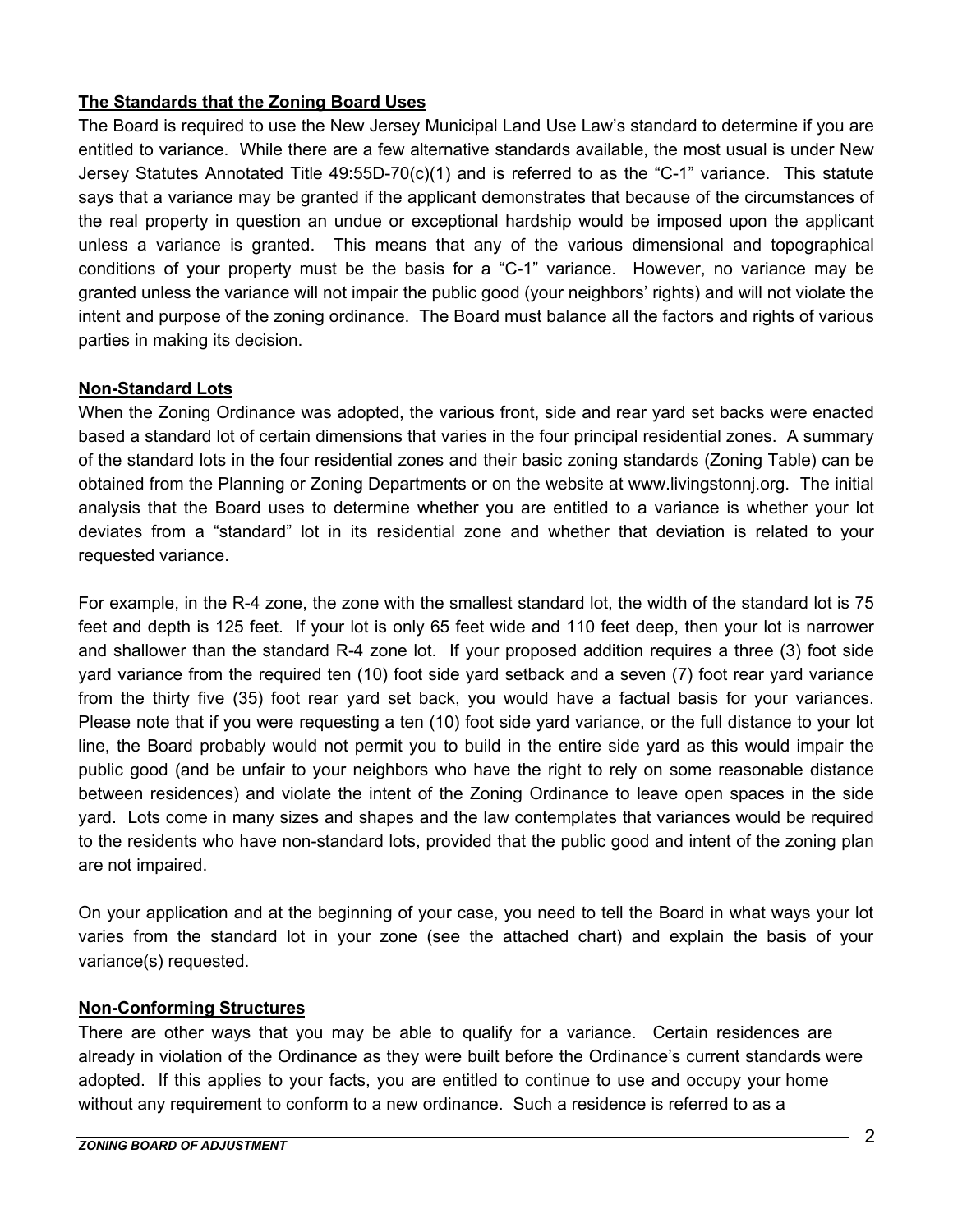"non-conforming" structure. For example, the front yard in the standard R-1 zone lot is 75 feet. If your house is only 50 feet from the front lot line, any vertical or lateral expansion within 75 feet of the front lot line would be a front yard setback violation requiring a variance. However, the Board recognizes that it would be a hardship to move the residence back by 25 feet. If your proposed renovation is no closer to the front yard line than the current residence, it is likely that the Board will grant you a variance under these circumstances.

With respect to variance requests for pools, the Board is fair to those concerned about the noise that may be the natural result of enjoying the pool and the privacy of neighbors so any variances with respect to pools will require the Board to carefully balance the rights of the applicant and the neighbors.

## **Other Reasons for a Variance**

There are other reasons that a variance may be granted and this is not intended to list them all. For example, if your lot is unusually shaped, has an extreme slope, has drainage issues, a stream, a large tree that should be preserved or other reasons, the Board will consider that condition provided that the rights of your neighbors are considered in the Board's decision. You have the burden of convincing the Board that your proposed expansion or addition will not be detrimental to your neighbors and will not impair the intent and purpose of the Zoning Ordinance. If you have commenced or completed construction and then it is determined that a variance is required, the Board will use the same analysis as if the construction had not occurred.

#### **What if None of the Above Apply?**

If none of the above reasons apply, then you should consult with an attorney familiar with land use matters for assistance as there are other grounds that may be a basis for a variance. While an attorney is not required to present a case, the Board will not view a case any differently if an attorney is present.

# **The Hearing**

At the hearing, the applicant has the burden of explaining to the Board the reasons why he or she is entitled to a variance. This should be based on the standards discussed above or other applicable legal standards. At the beginning of the hearing, you and all your witnesses will be asked to "swear or affirm that the testimony you give will be truthful." If you have worked with an architect or other professional, their presence as a witnesses will probably assist your case.

The fact that your neighbor has no objection to your proposed addition is not grounds for approval as the Board must consider the rights of future owners of the adjoining properties and the community at large. The Board will not accept letters or petitions from neighbors or other parties. All witnesses must be present for the Board to consider their views and to answer questions.

If neighbors attend the hearing to support or oppose your application, after the Board completes the questioning of a witness, the neighbors will be permitted to ask the witness any questions relevant to his or her testimony, but will not be permitted to make speeches. If the neighbors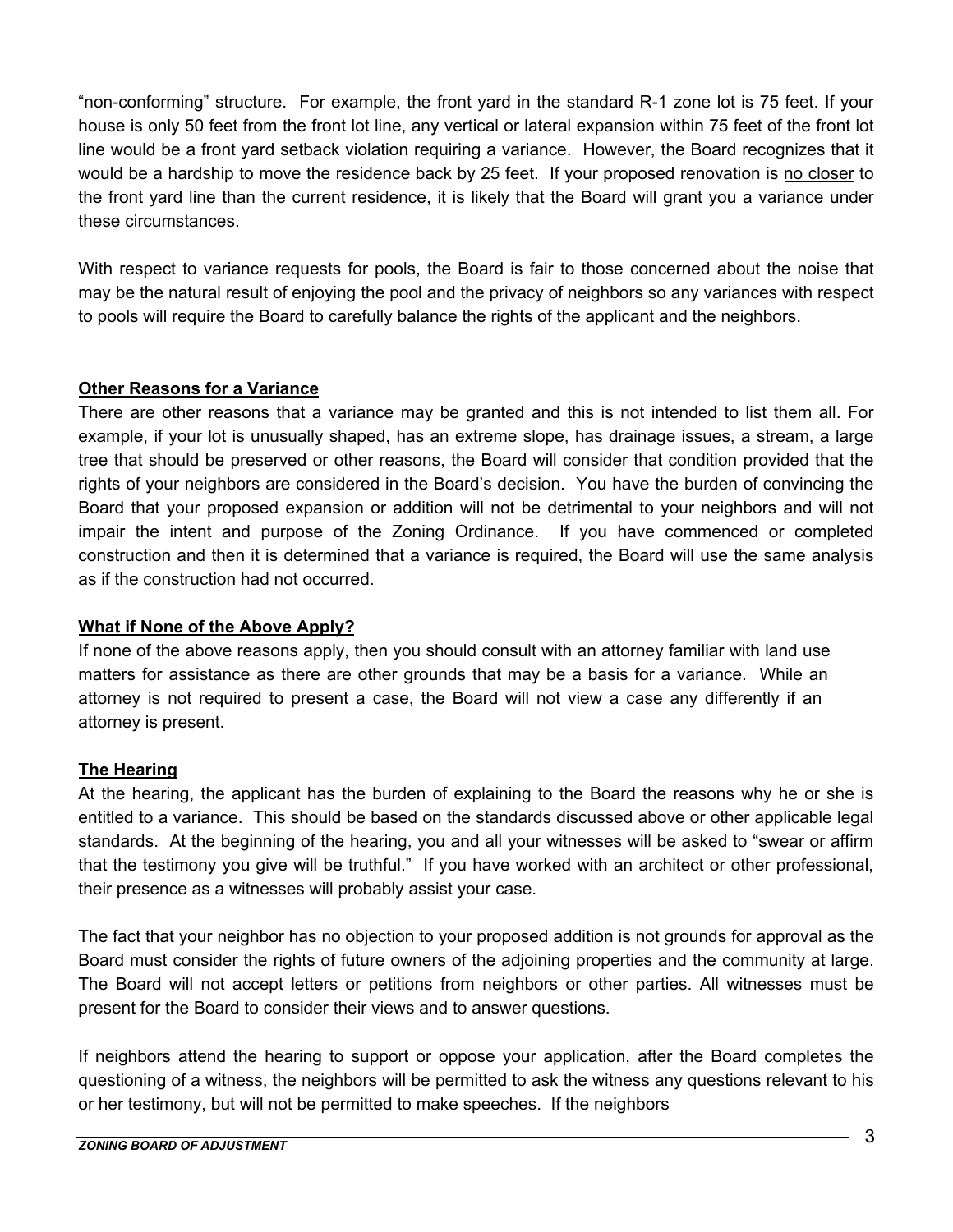want to testify themselves or make a statement to the Board, they must also be sworn to tell the truth just like the applicant and your witnesses.

While the fact that your family needs the extra living space that you propose to add is important to you, the Board is required by New Jersey law to only use the legal standards, some of which are described above, in making its decision. Usually, your personal situation and needs are not a basis for granting a variance.

The Board appreciates seeing photos of your property and neighboring properties so the Board can consider what impact your application would have on a neighbor adjacent to where the variance is requested. All exhibits used at the hearing must be left with the Board's secretary after the hearing so remember to keep extra copies.

By making the application, you are giving the Board members permission to enter your property at reasonable time to make an in person inspection. Board members often just ride by and park in front to view your property. If they wish to enter your property, they will ring your doorbell and identify themselves. This is not the time to discuss the merits of your case.

## **The Decision**

Usually the Board will render its decision at the hearing. Sometimes the Board decides to consider the facts, take the time to view your property and the surrounding properties and render its decision at the next meeting.

If during the hearing, the Board is reluctant to grant your variance as proposed, a member of the Board may ask if the applicant is willing to accept a lesser variance. If you agree at the hearing that you will accept a lesser variance, then your application will be considered amended at the hearing. However, you are not required to do so and may ask that the Board vote on your application. Once the Board votes, you may not amend your application, but must re-file your application, re-notice and re-publish and wait for your amended application to come before the Board again.

If your property has any obvious violations of the Zoning Ordinance, the Board may condition any grant of a variance upon a curing of that violation. For example, often sheds (referred to accessory structures) are located too close to the side lines of properties and need to be relocated to conform to the Zoning Ordinance. The required setbacks for accessory structures can be obtained by contacting the Zoning Review Officer in the Township Building Department.

# **The Resolution**

After the Board makes its decision, the decision must be memorialized by a written resolution prepared by the Board's attorney. Usually this occurs at the next regular meeting of the Board and a copy will be mailed to you. You need not attend this next meeting. After the hearing at which the Board votes to grant your application, you may immediately submit an application for a building permit to start your work; however, the permit will not be issued until the Resolution is